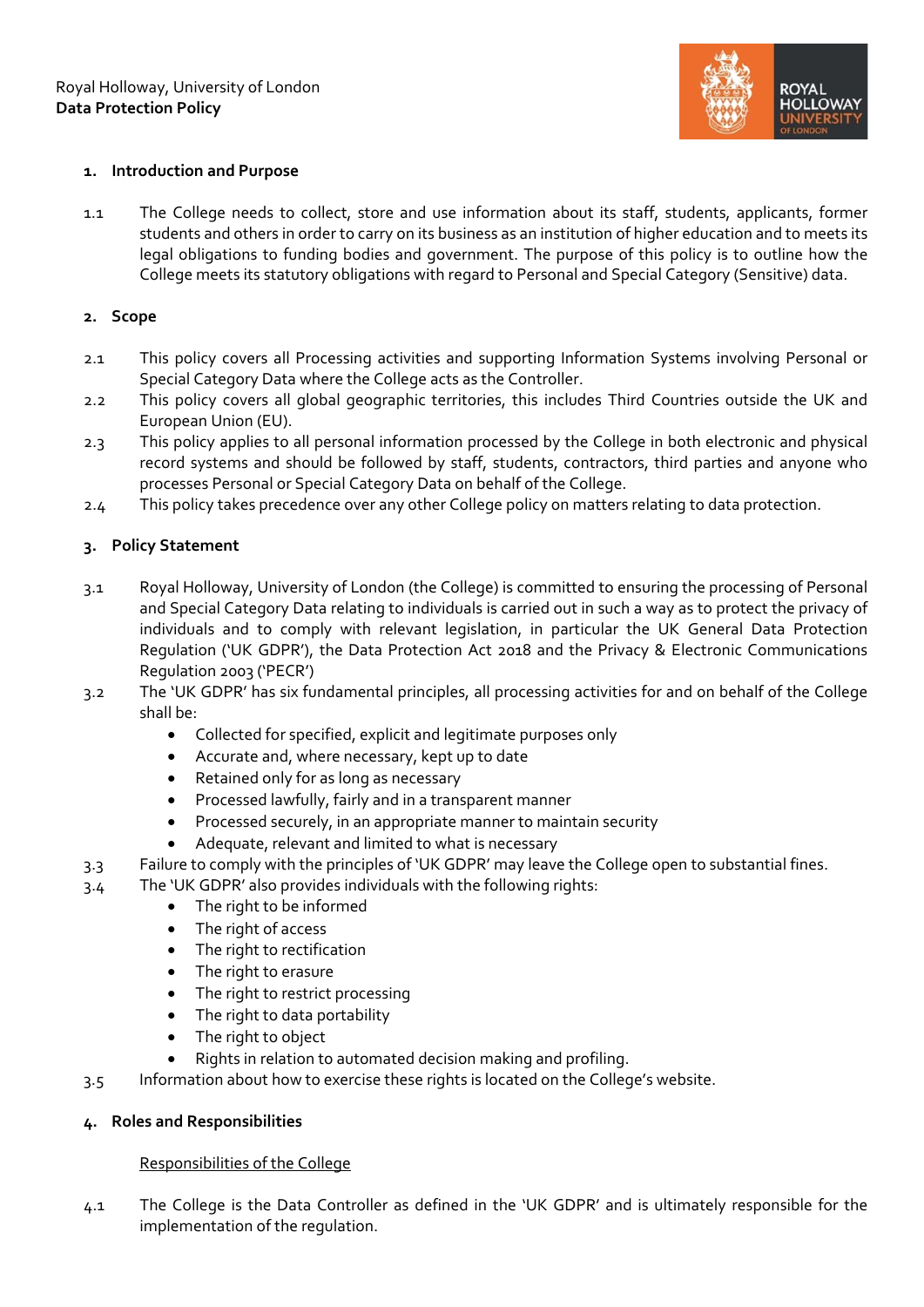- 4.2 The College appoints a Data Protection Officer (DPO) who is the primary contact to the Information Commissioner's Office (ICO). This role is carried out in accordance with Articles 37-39 of the 'UK GDPR'. The Data Protection Officer is responsible for:
	- Informing and advising the College of its data protection obligations
	- Monitoring compliance
	- Awareness-raising and training of staff
	- Undertaking internal audits of data protection
	- Providing advice on data protection impact assessments
	- Cooperating with the Information Commissioner (ICO) and acting as the contact point for any issues relating to processing

## Responsibilities of Staff

- 4.3 Heads of Departments and Professional Services are responsible for ensuring this policy is observed in their units and that staff complete Data Protection training as required.
- 4.4 Anyone who collects, stores or uses personal data on behalf of the College must comply with data protection principles. Staff whose role requires them to process information about other people (including information connected with employment, academic study or personal circumstances) must comply with the College's policies and procedures relating to data protection.
- 4.5 Staff who commission or employ third parties to process or handle personal data on behalf of or in connection with the College must ensure that the details of such processing is subject to a written agreement that is compliant with 'UK GDPR between the College and the third party.
- 4.6 Personal data processed, hosted or transferred outside the UK should be subject to additional safeguards and staff should seek appropriate advice before proceeding.

## Responsibilities of Students

4.7 Students who are considering processing personal data as part of their programme must do so under the supervision of the member of staff responsible for their course. Students processing personal data, other than as part of their course, are required to make an individual notification to the Information Commissioner's Office.

#### Responsibilities of Council

4.8 Council members may receive confidential information that may include data that allows an individual to be identified. Independent members may be asked to serve on staff disciplinary hearings where they will learn of individual personal circumstances. All Council members will consider such information as confidential and the induction agenda for Council members will address this requirement.

#### **5. Related Documents**

- 5.1 This policy should not be read isolation. The following policies also include specific supporting requirements:
	- UK GDPR and working from home
	- UK GDPR and lecture recording
	- Records Retention Policy
	- Personal Data Breach Reporting
	- Staff Email Usage Policy
	- Information Security Policy
	- Data Back-up Policy
	- Research Ethics Policy
	- Research Data Management Policy
	- Code of practice in relation to releasing information to third parties
- 5.2 All related policies can be found on the College's Policy Hub webpages.